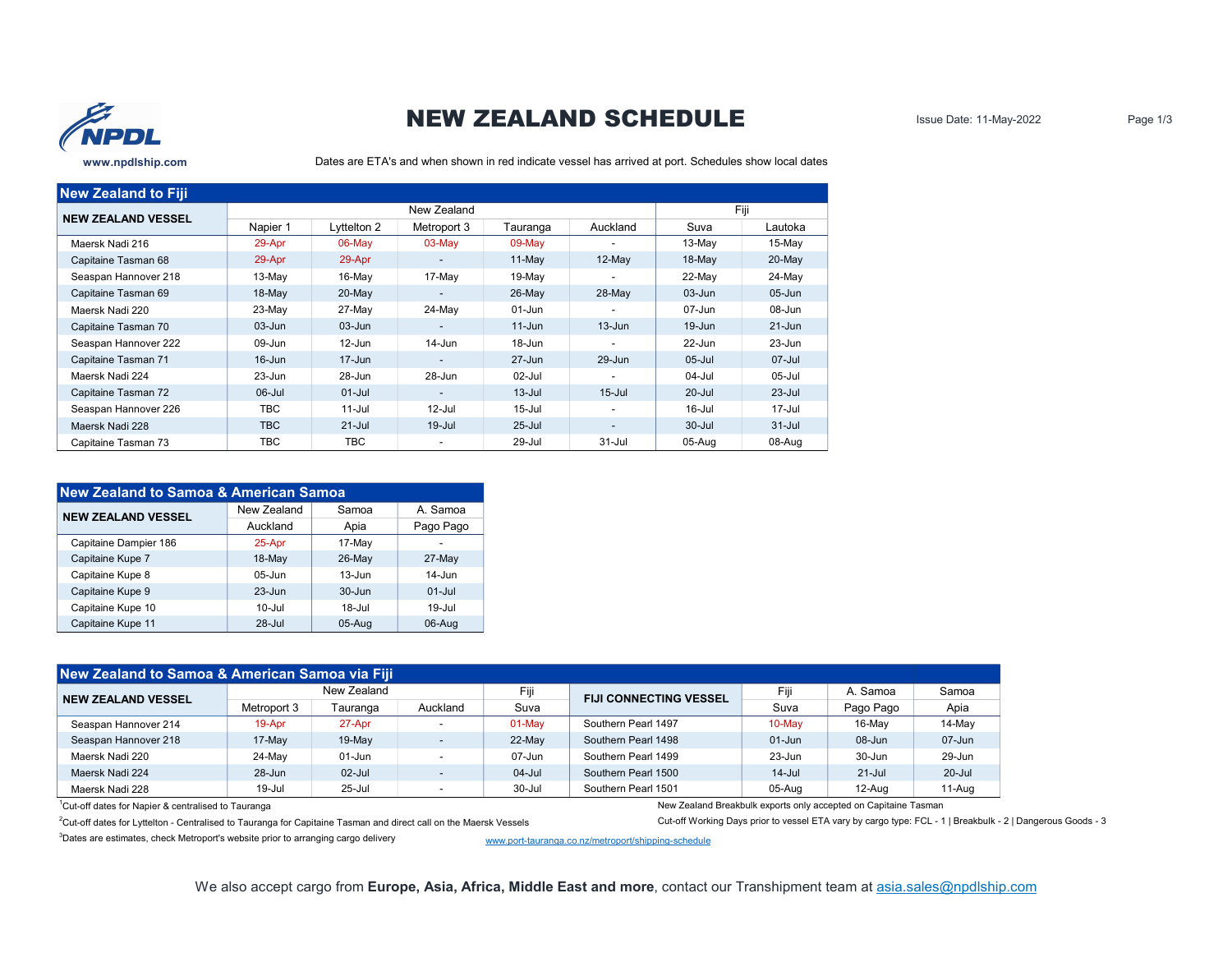

## NEW ZEALAND SCHEDULE

Issue Date: 11-May-2022 Page 2/3

Dates are ETA's and when shown in red indicate vessel has arrived at port. Schedules show local dates

| <b>New Zealand to New Caledonia &amp; Vanuatu</b> |                          |                          |                          |                          |                          |                          |                          |
|---------------------------------------------------|--------------------------|--------------------------|--------------------------|--------------------------|--------------------------|--------------------------|--------------------------|
| <b>NEW ZEALAND VESSEL</b>                         |                          | New Zealand              | New Caledonia            |                          | Fiji                     |                          | Vanuatu                  |
|                                                   | M.Maunganui              | Auckland                 | Noumea                   | Lautoka                  | Suva                     | Port Vila                | Santo Luganville         |
| Capitaine Wallis 387                              | $\overline{\phantom{0}}$ | $\overline{\phantom{a}}$ | $02$ -May                | $\overline{\phantom{a}}$ | 06-May                   | 09-May                   | 11-May                   |
| Tacoma Trader 0425                                | $16$ -May                | 19-May                   | 24-May                   | $\overline{\phantom{a}}$ | $\sim$                   | $\overline{\phantom{a}}$ | $\sim$                   |
| Capitaine Magellan 16                             |                          | $\overline{\phantom{a}}$ | $\overline{\phantom{a}}$ | 02-Jun                   | 04-Jun                   | 08-Jun                   | 10-Jun                   |
| Sofrana Surville 278                              | 30-May                   | 02-Jun                   | 08-Jun                   | $\overline{\phantom{a}}$ | $\sim$                   | $\overline{\phantom{a}}$ | $\sim$                   |
| Capitaine Magellan 17                             | $\overline{\phantom{a}}$ | $15 - Jun$               | 21-Jun                   | 26-Jun                   | 27-Jun                   | $01 -$ Jul               | 04-Jul                   |
| Tacoma Trader 0426                                | $19 - Jun$               | $21 - Jun$               | 26-Jun                   | $\overline{\phantom{a}}$ | $\sim$                   | $\overline{\phantom{a}}$ | $\sim$                   |
| Sofrana Surville 279                              | 05-Jul                   | 07-Jul                   | $12$ -Jul                | $\overline{\phantom{a}}$ | $\overline{\phantom{0}}$ | $\overline{\phantom{a}}$ | $\sim$                   |
| Capitaine Magellan 18                             | $\overline{\phantom{a}}$ | $10 -$ Jul               | $15 -$ Jul               | $21 -$ Jul               | $22$ -Jul                | $26 -$ Jul               | 29-Jul                   |
| Sofrana Tourville 259                             | $21 -$ Jul               | 23-Jul                   | 28-Jul                   | $\overline{\phantom{a}}$ | $\blacksquare$           | $\overline{\phantom{a}}$ | $\overline{\phantom{0}}$ |

| <b>New Zealand to Tonga &amp; Tahiti</b> |             |            |            |
|------------------------------------------|-------------|------------|------------|
| <b>NEW ZEALAND VESSEL</b>                | New Zealand | Tahiti     | Tonga      |
|                                          | Auckland    | Papeete    | Nuku'Alofa |
| Capitaine Dampier 186                    | 25-Apr      | 09-May     | 19-May     |
| Capitaine Dampier 187                    | $23-May$    | $09 - Jun$ | $16 - Jun$ |
| Capitaine Dampier 188                    | $20 - Jun$  | $29 - Jun$ | $06$ -Jul  |
| Capitaine Dampier 189                    | $10 -$ Jul  | $19 -$ Jul | $26$ -Jul  |
| Capitaine Dampier 190                    | $30 -$ Jul  | 08-Aug     | $15-Auq$   |

| <b>New Zealand to Wallis &amp; Futuna</b> |             |             |                          |            |                               |            |                 |            |
|-------------------------------------------|-------------|-------------|--------------------------|------------|-------------------------------|------------|-----------------|------------|
| <b>NEW ZEALAND VESSEL</b>                 |             | New Zealand |                          | Fiji       | <b>FIJI CONNECTING VESSEL</b> | Fiji       | Wallis & Futuna |            |
|                                           | Metroport 3 | Tauranga    | Auckland                 | Suva       |                               | Suva       | Wallis          | Futuna     |
| Seaspan Hannover 214                      | 19-Apr      | 27-Apr      | $\overline{\phantom{0}}$ | 01-May     | Southern Pearl 1497           | 10-May     | 21-May          | 25-May     |
| Seaspan Hannover 218                      | 17-May      | $19-May$    | $\overline{\phantom{a}}$ | 22-May     | Southern Pearl 1498           | $01 - Jun$ | $13 - Jun$      | $16 - Jun$ |
| Maersk Nadi 220                           | 24-May      | $01 - Jun$  | $\overline{\phantom{a}}$ | $07 - Jun$ | Southern Pearl 1499           | $23 - Jun$ | 04-Jul          | $07 -$ Jul |
| Maersk Nadi 224                           | 28-Jun      | $02$ -Jul   | $\overline{\phantom{a}}$ | $04 -$ Jul | Southern Pearl 1500           | $14 -$ Jul | 26-Jul          | 29-Jul     |
| Maersk Nadi 228                           | 19-Jul      | $25 -$ Jul  | $\overline{\phantom{a}}$ | 30-Jul     | Southern Pearl 1501           | 05-Aug     | 17-Aug          | 20-Aug     |

3Dates are estimates, check Metroport's website prior to arranging cargo delivery www.port-tauranga.co.nz/metroport/shipping-schedule

Cut-off Working Days prior to vessel ETA vary by cargo type: FCL - 1 | Breakbulk - 2 | Dangerous Goods - 3

New Zealand Breakbulk exports only accepted on Capitaine Tasman